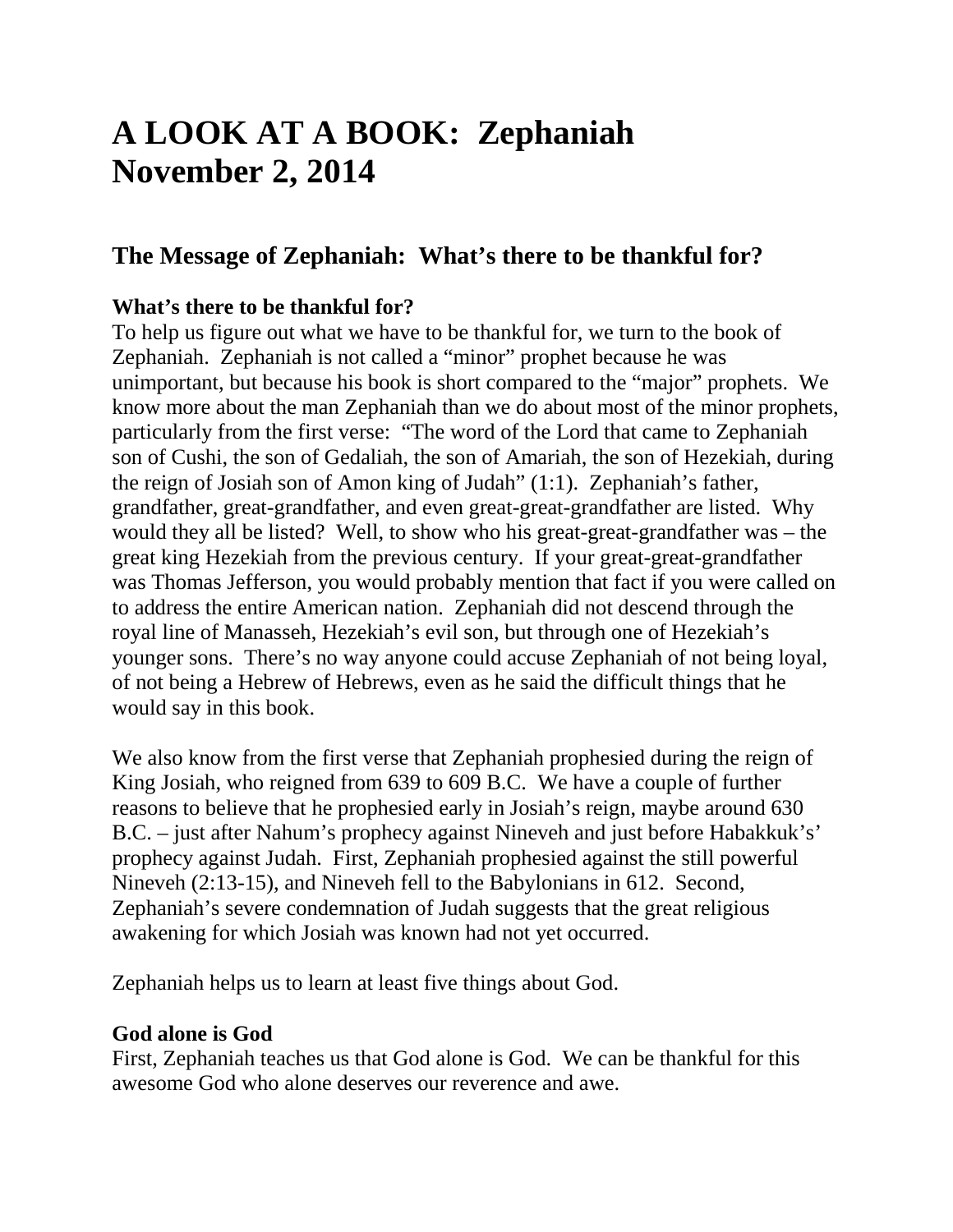Right from the beginning go f his book, Zephaniah points to God's judgment to show that God alone is God. After the introductory verse 1, we read Zephaniah confronting the wickedness of God's own people in Jerusalem, and that God would punish them.

Zephaniah 1:2-9

These opening verses must be some of the most dramatic opening verses of any prophecy in the Bible: "I will sweep away everything from the face of the earth," the Lord says through Zephaniah. Three times he promises to "sweep away" (1:2, 3)! Twice he says they will be "cut off" (1:3, 4). Once he says he will "stretch out his hand against" them (1:4). And twice he promises to "punish" them (1:8, 9). The verbs say it all! God would be severe with his people.

And God delivered on his promise. One generation after Zephaniah's prophecy, Jerusalem fell to the Babylonians. First, they invaded the city and carried away many exiles. Then, they came back and destroyed the city, its walls, and the great temple of the Lord. Zephaniah might have even lived to witness this destruction.

In Zephaniah's prophecy of course, the Lord was addressing the people of Jerusalem, all of whom were supposed to be his true worshipers. Had we asked them, some of them might have said they were simply worshiping both the Lord and other gods – being inclusive; being respectful; getting the best from all the different traditions; doing a little hedging of the irreligious bets, just in case there was some truth here or some power there. But the true God has no co-regents. Worshiping the true God and some other god is not worshiping the true God at all.

Sometimes, people hear us Christians profess our belief in only one God who alone should be worshiped and then assume that we also think the worship of other gods should be illegal. As someone who regularly preaches about the existence of only one God and the exclusivity of salvation through Jesus Christ alone, let me be absolutely clear: we do not teach or propagate this idea at all! True worship cannot be coerced by law. In fact, Christians have a long tradition of advocating legal protections for the free exercise of religion, even of those religions that claim they alone are the only true way to God.

At the same time we Christians are adamant about proclaiming what the Bible says: there is one God and one path of salvation. Such exclusive claims are not part of a recent rightward lunge by religious folk in reaction to growing cultural diversity. No, they are stamped on almost every page of the Old Testament.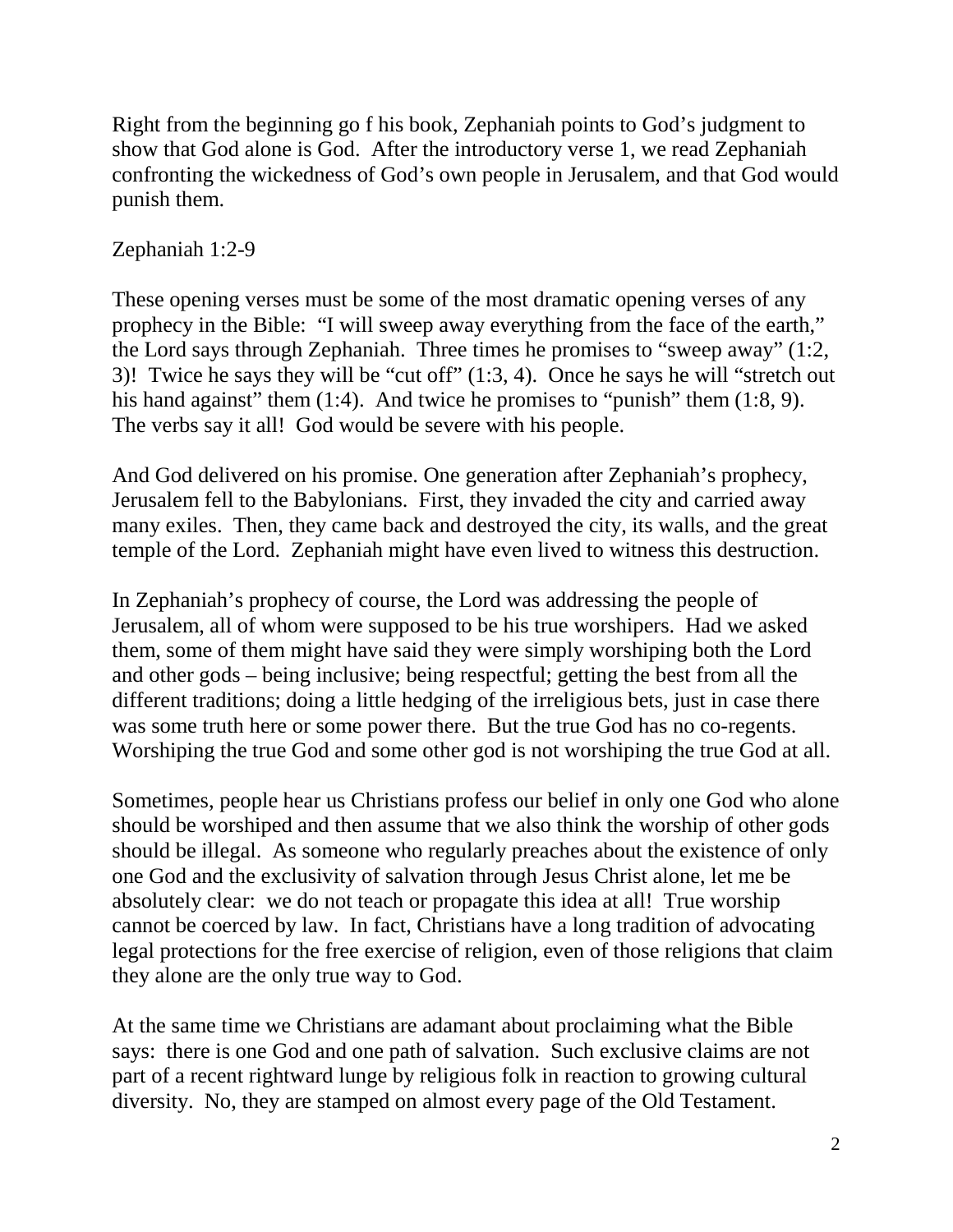Certainly we see it here in Zephaniah. The Lord will tolerate no rivals! Jesus taught this as well. He said that he was the only way to the one true God (e.g., John 14:6). What's more, he said that he was the one true God!

Notice also that God's command to "be silent" assumes that a connection exists between awe and reverence and a hushed quiet. In our entertainment-driven culture today, it's easy to understand the idea of going crazy with applause. But some things – perhaps the greatest things – still cause us to go silent, speechless, hushed.

### **God is active**

Zephaniah teaches a second thing about God for which we can be thankful: God is active. If you have been living in an unjust manner, but have counted on God's apathy or indifference, says Zephaniah, "wail!"

Zephaniah 1:10-13

In these verses, Zephaniah becomes even more specific about Jerusalem's coming destruction. The Lord's command changes from "be silent" before him (that is, worship him alone) to "wail!" The people of Jerusalem are told to shout out their distress.

All of Jerusalem will wail (1:10-11)! Zephaniah mentions the merchants and traders with their houses and vineyards, but he does not condemn them for their trade, per se. Rather, like a legal form folded in thirds, he begins by pointing to those who "are complacent" – those who are self-satisfied and pleased with themselves and their lot; those who have a habit of pardoning their own faults. Who are these people? The people in Jerusalem may be God's people, but they are spiritually apathetic and unaffected by God, like such wine. Of course, people who are unaffected by God implicitly tell the world that God himself is unaffecting and apathetic. Their complacency lies about him. Hence, we read in the third fold, these people think, "The Lord will do nothing, either good or bad." As is so often the case, those who are the most ignorant of true religion are also the most certain of it – certain that God is just like them!

Consider carefully the complacent man's presumption that "The Lord will do nothing, either good or bad." Is God really a do-nothing God?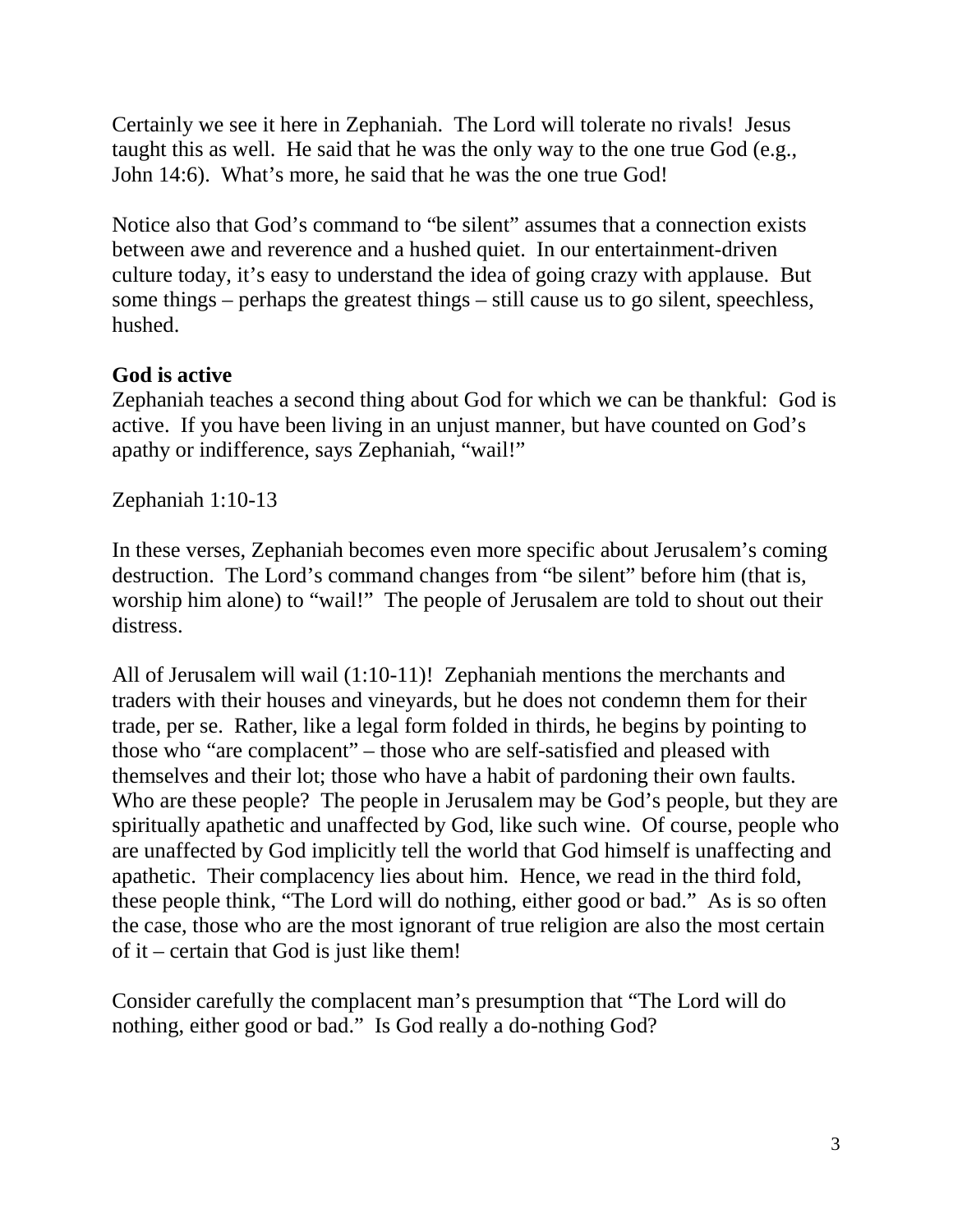#### **God is just and merciful**

A third matter for us to consider is that God is both just and merciful! How grateful we can be for each of these aspects of his character! Let's turn again to Zephaniah's prophecy.

Zephaniah 1:14-2:3

As Zephaniah looks forward in the Spirit, he sees both the fall of Jerusalem that occurred several decades later and a preview of God's final judgment of the world. The prophecy is sobering. You can almost hear the desperate shouts and cries, and see the looks of anguish and the darkness, and smell the dust and the destruction, and feel the heat of the fire of God's jealousy, and taste the bitterness of the day. This day would be "the day of the Lord's anger" (2:3).

Zephaniah 1:17-18

Everyone is going to be judged. Everyone! That's what Zephaniah is saying. And we will not be judged for how our resumes look or how high we climbed on this or that ladder. No, we will be judged because we have "sinned against the Lord"  $(1:17)$ .

Do not be so deceived by the objects and goods that all too soon will belong to someone else. Do not allow your possessions to possess you. No good will come of it.

As Christians, we know that the most amazing display of God's judgment occurred when he poured out his wrath on Christ on the cross. We also know that the most astounding display of God's mercy occurred when Christ, hanging on the cross, took upon himself God's wrath for our sins.

## **God is Judge of all the world**

Zephaniah teaches us a fourth thing about God about which we can be thankful: God is Judge of the entire world. We can be thankful because we know that he will do what is just and right, even if we have to wait for it.

So far, Zephaniah's prophecy has largely been directed to God's own people. But beginning in 2:4, he broadens his scope and makes it clear that all nations are in God's sight. First, he addresses the people on the coast of Canaan, the Philistines.

Zephaniah 2:4-7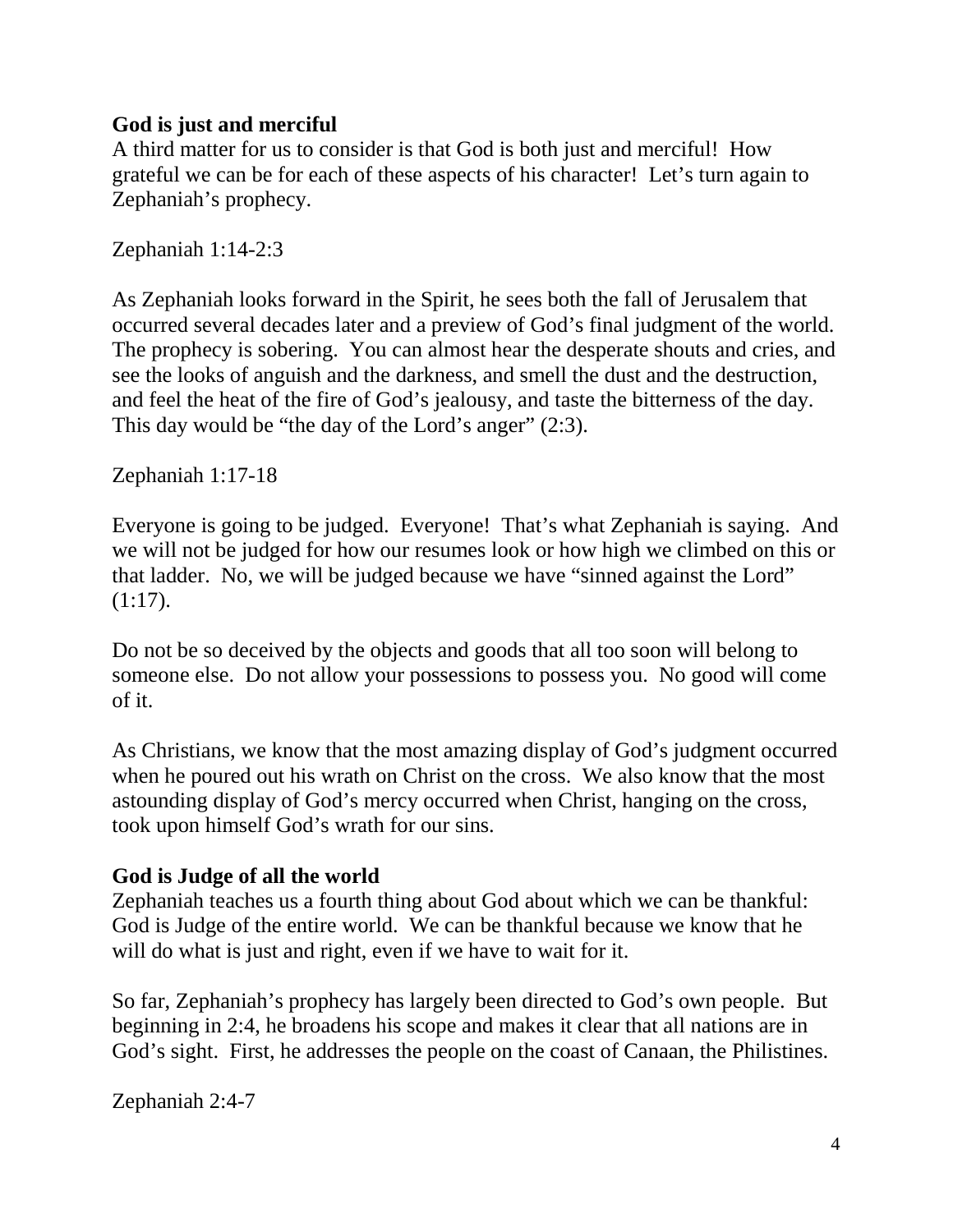Next, he addresses the Moabites and the Ammonites.

Zechariah 2:8-11

The Cushites, who lived in Ethiopia, then hear a dire word" "You too, O Cushites, will be slain by my sword"  $(2:12)$ .

Even the mighty power of Assyria will fall under God's judgment.

Zephaniah 2:13-15

Finally, Jerusalem is again addressed. Since she acts like the nations, God will treat her like the nations.

Zechariah 3:1-7

As we hear the nations called off one by one, we begin to realize where the prophet is going – God will judge the whole earth.

Zechariah 3:8

God would judge everyone for their sinfulness. No one would escape – from Ethiopia to the coast of Canaan to Assyria. He would judge the nations for callously rejecting his own people, as with Moab and Ammon. He would judge the nations for proudly rejecting him, as with Assyria. And he would judge those who knew themselves to be God's people – at least externally – as with the city of Jerusalem. God pointed to all the nations around Judah and then pointed to Judah itself to teach that he was the Judge of all the world – he makes no distinctions!

The Bible teaches that Jesus Christ will be this world's ultimate Judge. Preaching in Athens, the apostle Paul said, "For [God] has set a day when he will judge the world with justice by the man he has appointed He has given proof of this to all men by raising him from the dead" (Acts 17:31). Jesus will be the ultimate Judge of all nations.

In the mea n time, we who are God's people must wait: "Therefore wait for me," God says (3:8(. Perhaps those in Jerusalem who truly belonged to God were tempted to believe their cynical and complacent neighbors who reasoned that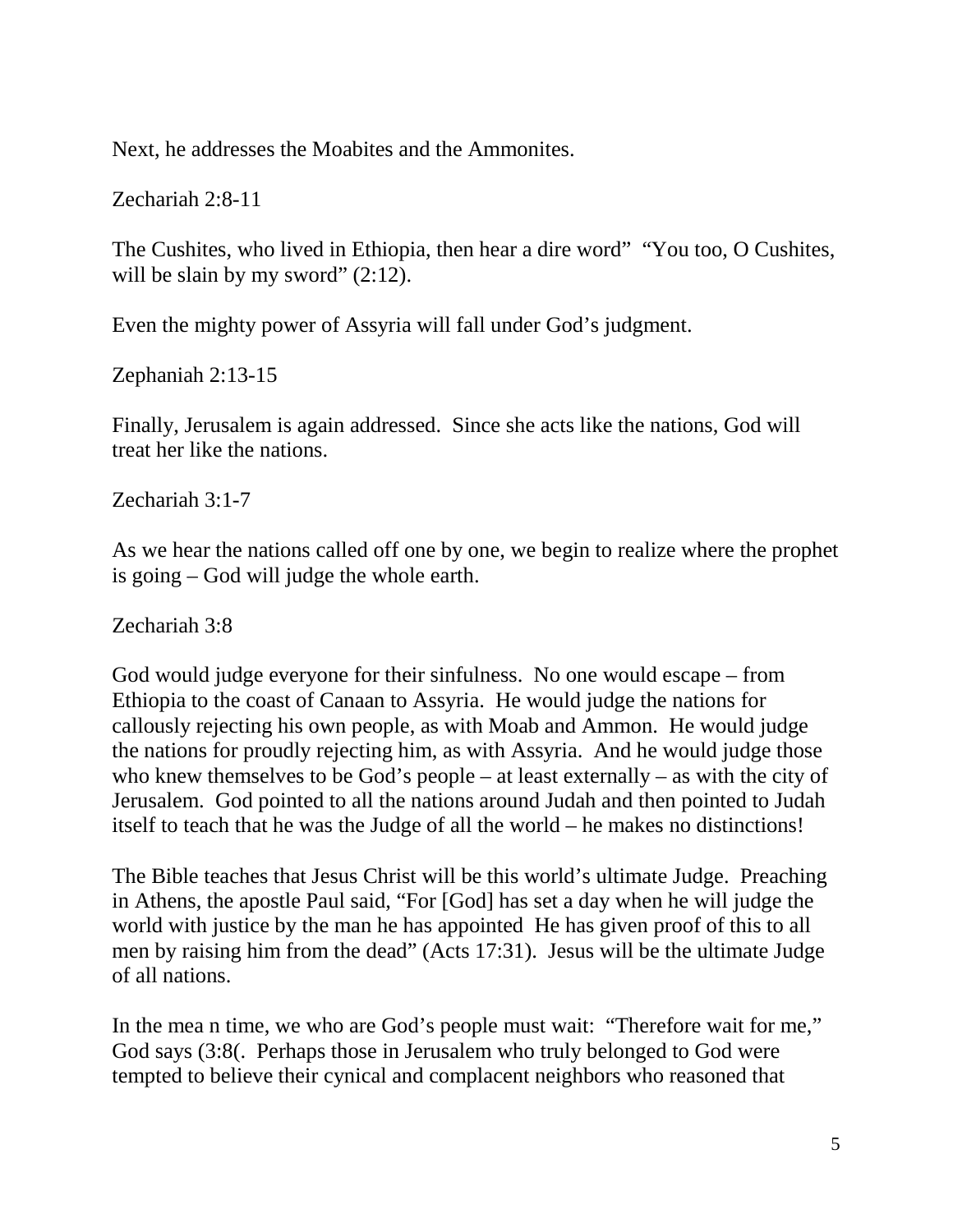because God had not yet "fixed" the injustice of the land, he never world; that he didn't care.

As members of churches, we do not simply need to hear about our own individual spirituality, with neat tips on life and purpose. We need God's Word in its fullness, including the truths about God's holiness and his righteous judgment on our sin. We must know and relish God's promises to us in Christ.

#### **God is the Savior of his people**

A fifth and final thing Zephaniah teaches us about God is this: God is the Savior of his people. Truly, it is not difficult to see what should provoke gratitude in us here, as God follows up his promises of judgment with promises of restoration.

Zephaniah 3:9-13

Hearing these promises, the prophet calls God's people to sing.

Zephaniah 3:14-17

The book of Zephaniah then closes with God repeating his promises of restoration.

Zephaniah 3:18-20

The great news of Zephaniah is that God will save all his people. He will vindicate and change and gather and exult in his people! That is his plan and our great hope. In that sense, these last verses provide an Old Testament equivalent to the last chapters of the New Testament book of Revelation, where God lovingly gives his people who are about to endure a great trial a clearer view of their final end, so that they might be strengthened, encouraged, and prepared to follow him down a difficult path to a worthwhile destination.

The day is coming when God will stop judging governments in history, and will more directly rule his creation. That is the day for which you must prepare, and why you must be one of God's saved people. God made you to know him, but you have sinned against him. Now, you have an accounting to give, but you cannot give it. And God will justly judge all of us for our sins, not because he is hard but because he is right. Yet in his amazing love, God came in the flesh and lived among us. He lived a perfect life and died on the cross as a sacrifice – a substitute – for the sins of all of us who would ever turn and trust in him. This God-man,